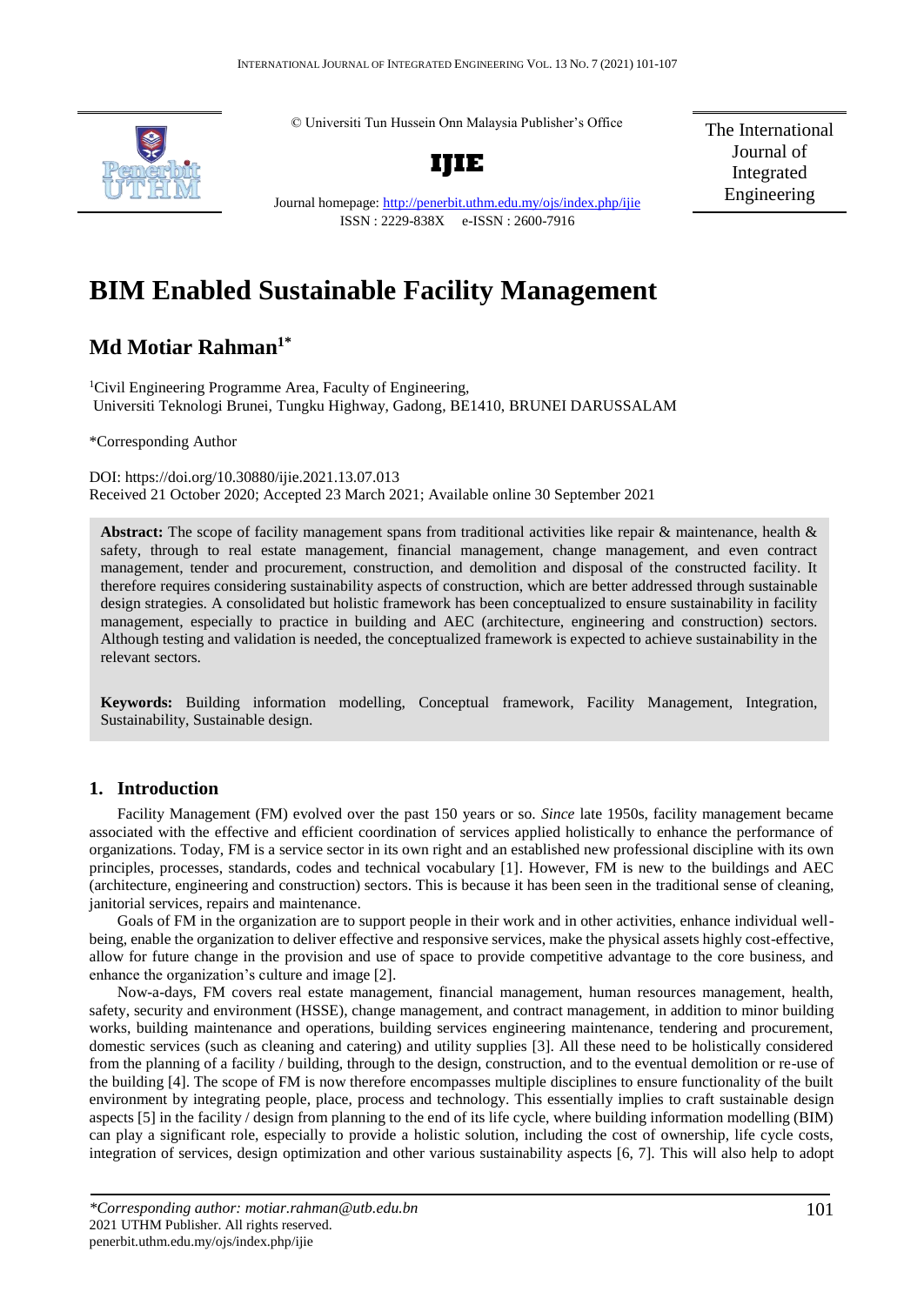Industry 4.0 in Building and AEC sectors [8], since BIM is considered a key process to accomplish such adoption, which is being considered elsewhere and in a separate paper.

Drawing on the above, this paper briefly introduces BIM, discusses various sustainable design aspects, and then presents a conceptualized framework on how BIM can help achieve a sustainable and integrated facility management.

#### **2. Building Information Modelling (BIM)**

Building information modelling (BIM) is an intelligent 3D model-based process that equips architecture, engineering, and construction professionals with the insight and tools to more efficiently plan, design, construct, and manage buildings and infrastructure [9]. It allows the opportunity of analyzing and comparing between all possible alternatives, to eventually deciding on the desired design, construction and operation of a facility or building [7]. BIM uses a computer model database of building design information that contains information about the building's construction, operations, maintenance and management [10, 11]. The concept evolved with the introduction of 'object' (such as walls, roofs, doors and windows) oriented CAD (computer aided design), which contains both graphical (i.e. drawings) and non-graphical (e.g. schedule and specifications) data of the building in a logical structure, forming a highly coordinated repository. Changes in each item are made at only one place, and all project participants see the same information. This allows increased communication, considerably reduces time and cost, and avoids many potential disputes [7].

BIM allows time sequencing of usual 3D geometric model in visual environments, which is commonly referred to as 4D modelling [12]. 4D modelling allows demonstration of the building construction process before any real construction activity takes place, helps to identify any possible mistakes and conflicts at early project stages, and enables prediction of construction methods and schedule [13]. nD modelling extends the concept of 4D modelling, and further integrates 'n' number of design dimensions, in a holistic model to portray and visually project the building design over whole project lifecycle [10].

Thus, BIM can play a significant role in delivering construction projects and improving the efficiency and effectiveness of the integrated design and construction process. The BIM process can conduct a series of 'what-if' analyses to simulate and compare the impacts of different variables through the whole life cycle of the buildings / projects for a range of trade-offs, such as: predict  $\&$  plan the construction process, determine cost options, maximize sustainability, investigate energy requirements, examine accessibility, determine maintenance needs, incorporate crime deterrent features, examine the building's acoustics, and suggest an optimized solution between a wide range of FM elated attributes. The eventual outcome of BIM process is to develop project specific multi-dimensional and fully functional (building information) model, which can be used during the construction of the project, through to operation phase, e.g. in repair and maintenance, and finally to the demolition of the structure [14].

A wide range of BIM tools and software are currently available in market, including: Revit, Navisworks, Luban, AECOsim Building Designer & ProjectWise, Archicad, Vectorworks, and SketchUp & Tekla [15, 16]. These BIM tools / software are used to plan, design, model checking, quantity take-off, construction management, prefabrication, operation and maintenance, preservation, and visualization; although their most common focus areas are design, energy conservation and estimating [16, 17]. The use of such software is increasing very fast, and in many different aspects of a facility, e.g. sustainability aspect is not only seen to be practiced in different project phases for new construction, but also in refurbishment and demolition [18]. The use also includes green building assessment [19], fire rescue [20], and even a collaborative platform for teamwork [21]. On the other hand, in addition to availability and applicability in international markets, adaptation and development of local version of many software is also seen popular, e.g. in China [16]. It is therefore imperative that many of the available software can be used as it is, some may need to be tailored, while some others need to be developed to suit the facility or project.

### **3. Sustainable Design**

Sustainable design helps to achieve two main aspects of sustainability: (i) increase the efficiency of using energy, materials and water in buildings / facility, and (ii) reduce the impact of building/facility on environment and human health [7]. It is argued that sustainability aspects are more effectively achieved if they are considered in the design. As such, design must consider sustainable construction principles crafted in design strategies by all concerned professionals, i.e. green or sustainable design, that deals with various energy conservation features, use of renewable energy, water conservation features, use of recycled and low greenhouse gas (GHG) emitting materials, reduced construction waste, and less environmentally destructive site development. Sustainable design also ensures optimized life cycle costing of the facilities, in terms of construction, operation, maintenance, renovation and ultimate demolition. In addition to these, wide varieties of requirements and scope of FM as it is being practiced are better to be managed by an intelligent system like BIM, for a balanced environmental and business related achievement [3, 5, 14].

### **3.1 Sustainable Architectural Design**

As proposed by the University of Michigan, sustainable design in architecture works with three principles: economy of resources, life cycle design, and humane design [22]. As summarized in Figure 1 below, each of these three principles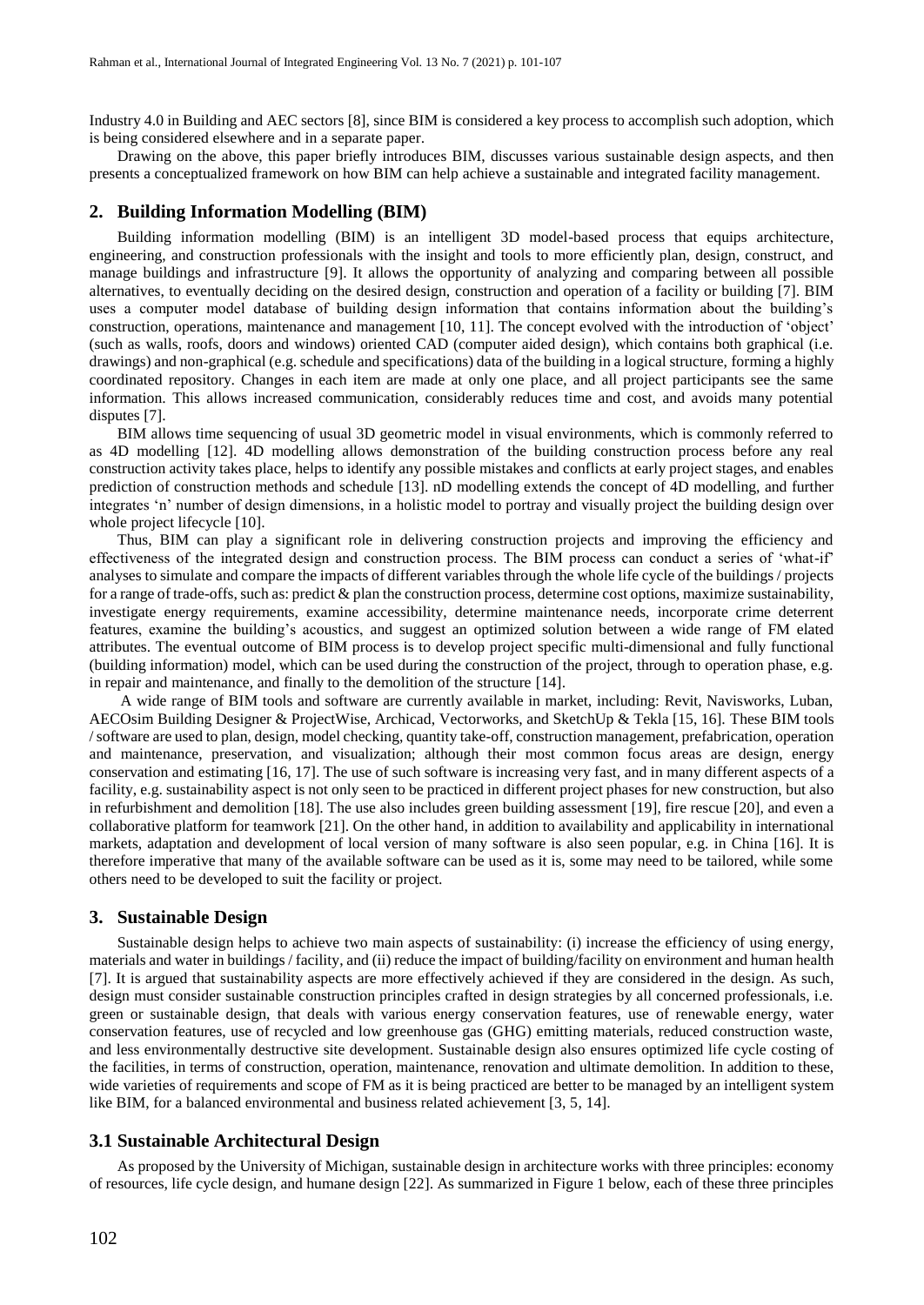has three specific strategies. For example, the first principle 'economy of resources' is approached through three strategies of energy conservation, water conservation, and material conservation. This principle is also termed as the principle of conservation, since it deals with conservation of different natural resources. Such conservation is concerned with reduction, reuse, and recycling of the natural resources that are used in buildings, which are again planned to be achieved through a number of alternative methods. Similarly, the other two principles have their specific sets of strategies, which are planned to be achieved through certain other alternative methods. Certainly, extensive analysis with very high number of iterations is necessary to obtain the optimum result, and/or the best possible and responsive solution, where BIM can be useful [7, 14].



**Fig. 1 - Sustainable Architectural Design: principles, strategies and methods**

## **3.2 Sustainable Structural Design**

One of the objectives of sustainable structural design is to minimize the impact of the building or facility on the environment and natural resources. In this regard, Danatzko and Sezen [23] compiled five methods, and Shams and Rahman [14] summarized their key principles:

- minimizing materials use, by combinations of various material types to form more efficient structural members and systems, or optimization of a structural model employing a single material type.
- minimizing material production energy, i.e. reducing the amount of energy and natural resources required for the production of construction materials, and thereby reducing production energy cost.
- minimizing embodied energy, by assessing the energy cost of construction versus the operational energy expenditure. The most important factor in reducing the impact of embodied energy is to design long life, durable and adaptable buildings.
- conducting life cycle analysis, e.g. the tools that are often employed to justify or qualify the net cost-to-benefit ratio or economic impact of a design decision.
- maximizing structural system reuse, i.e. generating layouts & designs that produce least amount of solid waste at end-of-life, or allow for the greatest amount of whole/ partial system and/or structural component reuse.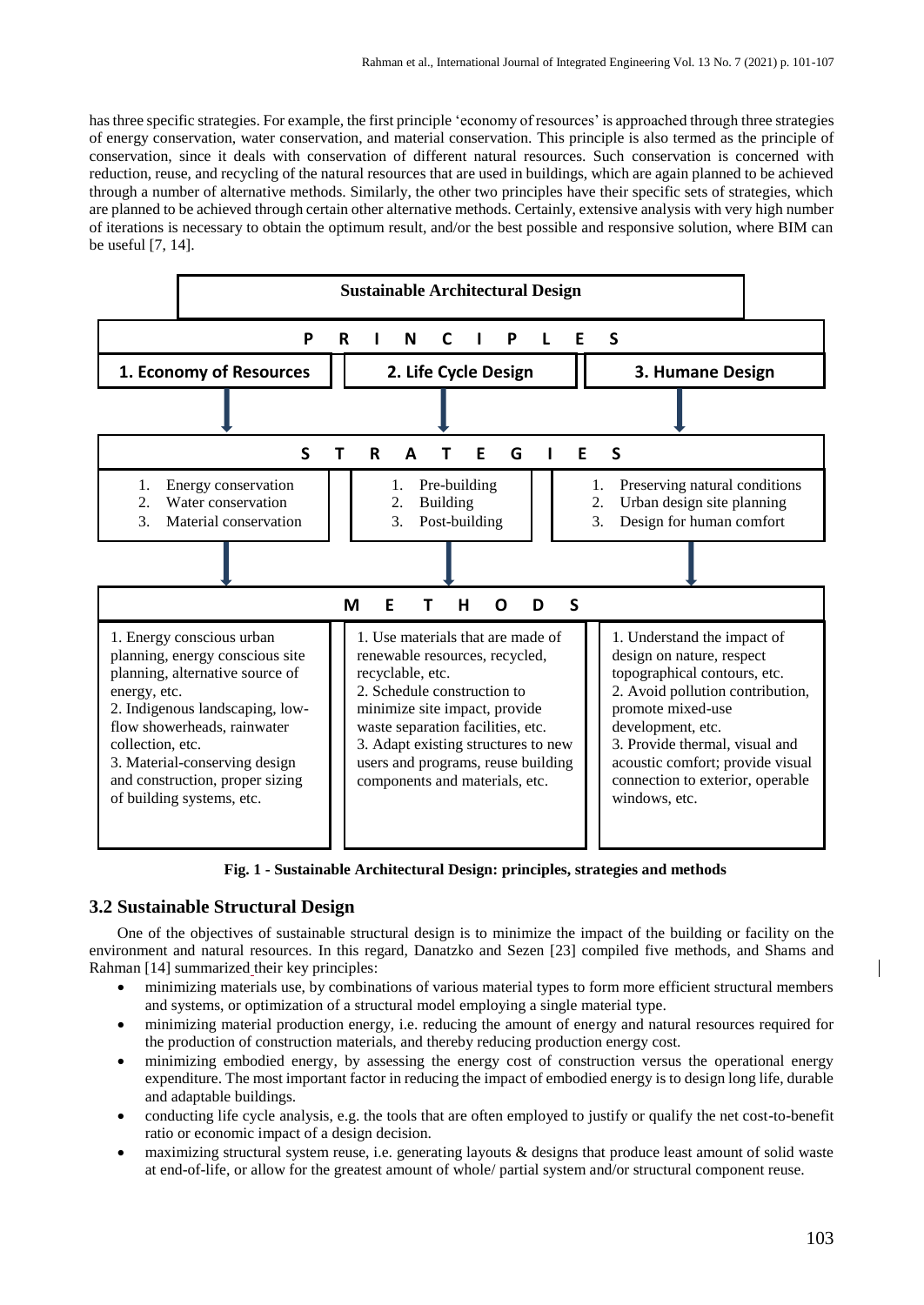Clearly, a balance must be reached, not only within each of the above key principles, but also among all the five key principles. The required extensive analysis will not be easy for any, e.g. to match and compare between efficient use of resources, life cycle cost and embodied energy / emissions, and eventually to decide on a certain arrangement. As shown in Figure 2, BIM can effectively analyze and compare such different alternatives with a range of client options and/or user preferences, e.g. in terms of suitability, affordability, accessibility and many others, to decide on a suitable sustainable solution for the facility. The eventual solution may not be the best in any single key principles, but will be a balanced option. Most importantly, such analysis will allow a well informed decision making to clients, while also ensuring minimization of burden on the natural resources and other environmental consequences.



**Fig. 2 - Sustainable Structural Design**

## **3.3 Passive Design Strategies**

'Passive design' strategies consider two major aspects: (i) the use of the facility/ building's location and site to reduce its energy profile, and (ii) the design of the facility/building itself. No direct resources are used, but two natural phenomena are considered in the background to decide on the design: the sun for heat and light, and wind for ventilation [7, 14]. It is based on the concept and/or strategies like: aspect ratio, i.e. the ratio of length to width of the building and the use of smaller or larger window/door size considering the facing of the sun, orientation, ventilation paths, massing, fenestration, and other measures [24]. The target is to optimize the design to remarkably reduce the energy costs of heating, cooling, ventilation, and lighting. Its success is highly dependent on factors such as local climate, site conditions, building aspect ratio, and building orientation [14]. Various techniques and/or tactics include: different types of roofing systems[25], external painting and coloring [26], passive cooling and flooring [27], and daylighting for selecting different types of overhangs, shades or blinds [28]. Azizi et al. [29] found that people staying in such 'green' or sustainable buildings make personal and psychological adjustment to use less energy, compared to people living in conventional buildings.

Clearly, conducting the appropriate level of analyses, and combining those to come up with a suitable solution with reasonable accuracy is very difficult, if done manually or using the traditional methods. BIM can help in doing all the analyses and help to decide on the appropriate measures with higher degree of accuracy.

## **4. The Conceptualization**

The proposed framework shown in Figure 3 has been conceptualized to provide sustainable solution for facility management. It assumes four different groups of sub-frameoworks. The 'facility management dimensions' is the overacrching sub-framework, whose criteria will eventually lead to take the final decision. The other three subframeworks are: sustainability related design dimensions, project and client related design dimensions, and sustainable design strategies.

The 'sustainable design strategies' sub-framework is composed of a number of other small frameworks, as shown in Figures 1 and 2. There will be a number of small frameworks, for architectural design, structural design, and passive design strategies, including those relating to geography, climate, place, surrounding systems and resources. These will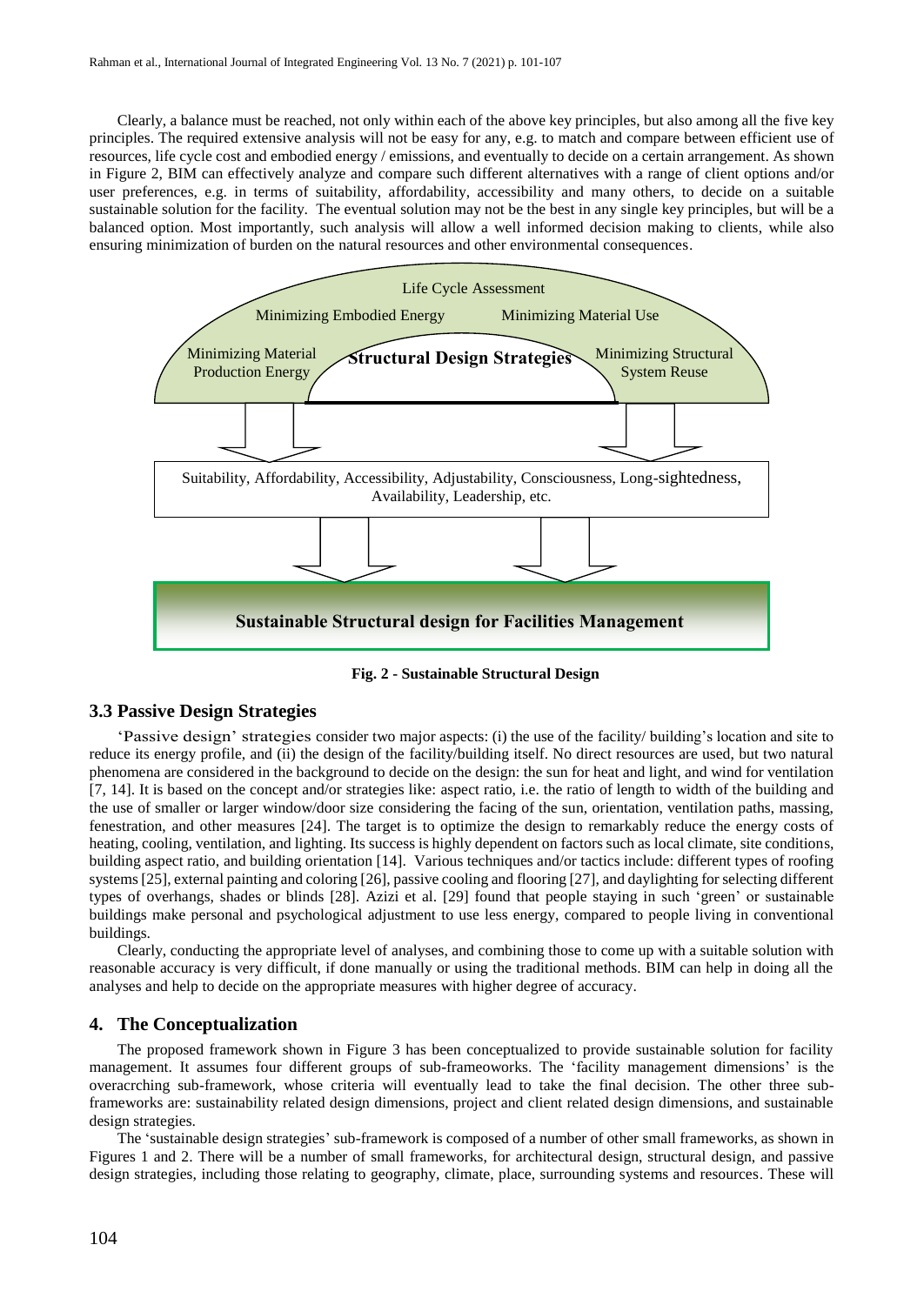again interact with modern technologies like Internet of thing, and Industrial Revolution 4.0 (IR 4.0). As BIM allows, each of these small frameworks will be self-contained, as well as relational to the other small frameworks. For example, architectural design may suggest a certain material to be used, but structural design may consider another material with low embodied energy. This will then be interatcted with natural ventilation, temperature and comfort level of occupants under passive design strategies. Internet of Thing may allow a cloud based system from where all relevant information may be called for, and IR 4.0 may trigger collaboration among all small frameworks. All these may jointly suggest a specific direction or alignment of the building/facility.



**Fig. 3 - Sustainable facility management**

The 'sustainability related design dimensions' sub-framework will contain small frameworks like reduction of GHG emission, energy conservation, material conservation, whole life costing, waste generation, life cycle cost and other similar variables or options, and thereby improve sustainability rating. The 'project and client related design dimensions' sub-framework will target a balance between small framework like cost, quality, schedule, affordability, risks, procurement options, and other relevant options. All these will then be analyzed and collated with the small frameworks under the overarching sub-framework of 'facility management dimensions' to decide and develop a building or facilityspecific building information model. This model will be used for construction, operation, repair & maintenance, and eventual demolition and disposal of wastes. The framework is expected to offer a best possible solution in terms of various aspects of sustainability, including economy of resources, life-cycle consideration, cohabition with the nature, just a few to mention. With the help of BIM, as it enables, the holistic conceptual framework thus presented will provide sustainable FM to building and AEC industry.

### **5. Concluding Observations**

Facility Management, as practiced today, covers a wide range of disciplines, including real estate management, financial management, human resources management, health, safety, security and environment (HSSE), change management, and contract management. It also includes building maintenance and operations, building services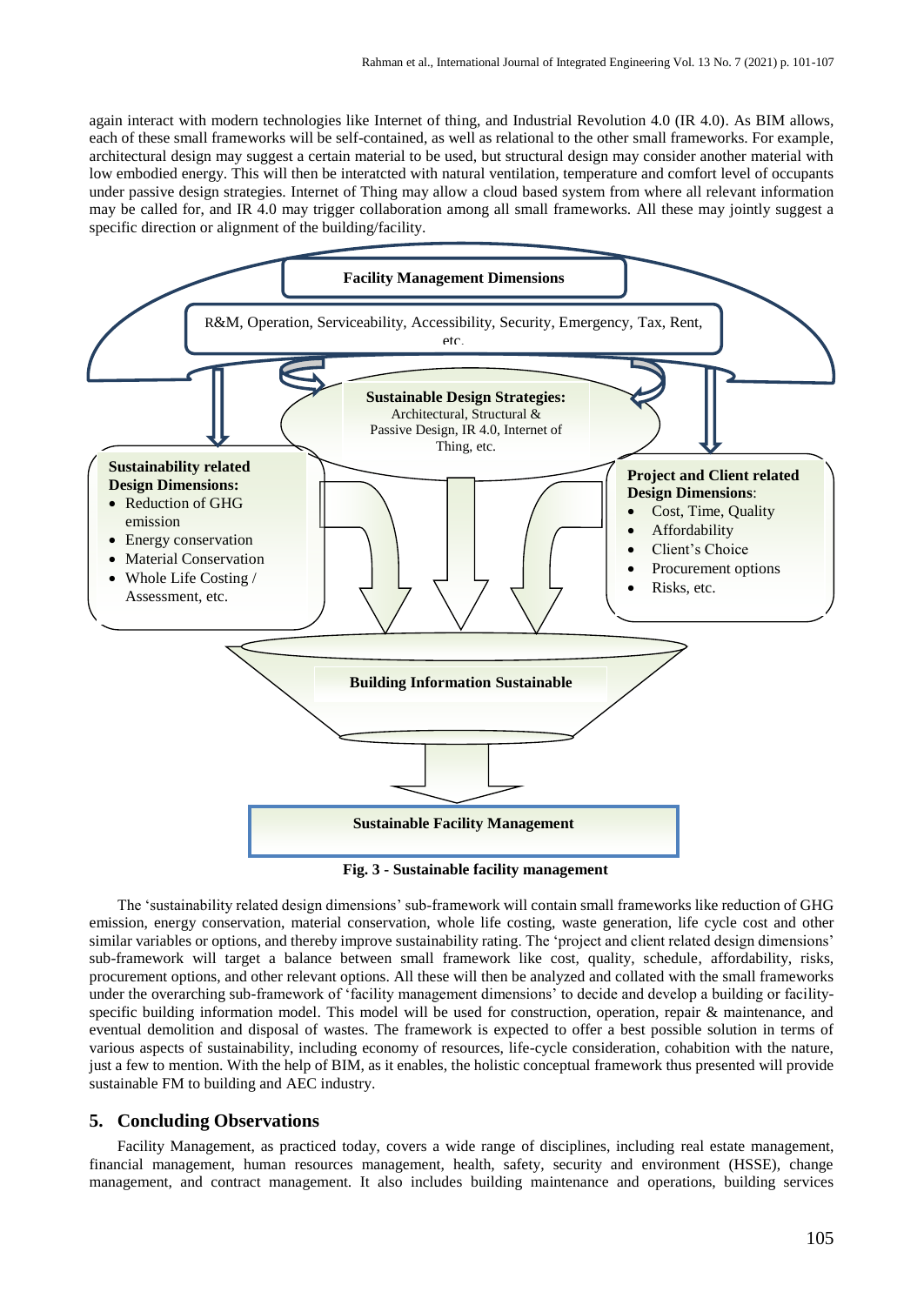engineering maintenance, tendering and procurement, domestic services and many others. On the other hand, sustainability in FM requires the principles of sustainable construction to be included in FM practices. Clearly, traditionally oriented individual and sporadic consideration to different approaches is unable to harvest the potential benefits of consolidation. Therefore, a conceptual framework was developed using BIM to consolidate all relevant aspects, and to provide an integrated sustainable solution. The key element of the framework is its overarching subframework of 'facility management dimensions'. This sub-framework govern the decision making by collating and consolidating other three sub-frameworks of sustainable design strategies, sustainability related design dimensions, and project & client related design dimensions. The eventual outcome will be a building/facility-specific model, which will allow plan, design, construction, repair & maintenance, operation, demolition and disposal of the waste from the building/facility. Such theatrical conceptualization requires further expansion and testing/validation in real rife environment.

## **References**

- [1] Atkin, B., & Brookes, A. (2015). Total Facility Management (4<sup>th</sup> ed.). Chichester, UK: Wiley Blackwell. ISBN 978-1-118-65538-2
- [2] Roper, K. O., & Payant, R. P. (2014). The Facility Management Handbook (4<sup>th</sup> ed.). New York: AMACOM. ISBN-13: 978-0-8144-3215-0
- [3] Lundgren, B., & Björk, B. C. (2004). A model integrating the facilities management process with the building end user's business process (ProFacil). Nordic Journal of Surveying and Real Estate Research, 1
- [4] Barker, I. C. (2013). A Practical Introduction to Facilities Management. Scotland: Whittles Publishing. ISBN 978- 184995-096-1
- [5] RICS (2013). Strategic Facilities management: Royal Institute of Chartered Surveyors (RICS) guidance notes. Coventry: RICS. ISBN 978 1 78321 031 2
- [6] CRC Construction Innovation (2007). Adopting BIM for facilities management. Cooperative Research Centre (CRC) for Construction Innovation. Brisbane, Australia. ISBN 978-0-9775282-2-6
- [7] Shams, S., & Rahman, M. M. (2017). Green Building. In P. Mondal & A. K. Dalai (Eds.), Sustainable Utilisation of Natural Resources, First (pp. 539-566). CRC Press, 2017
- [8] Suferi, N. S. M., & Rahman, M. M. (2019). Adopting Industry 4.0 in Construction Industry. 3rd International Conference on Computational Fluid Dynamics in Research & Industry (CFDRI 2019) in conjunction with International Conference on Integrated Technology (ICIT 2019) to be held on  $3<sup>rd</sup> - 4<sup>th</sup>$  August 2019, Universiti Brunei Darussalam, Brunei Darussalam, accepted for presentation & publication
- [9] Autodesk (2016). What is BIM? Available at: [http://www.autodesk.com/solutions/bim/overview,](http://www.autodesk.com/solutions/bim/overview) accessed April 27, 2019
- [10] Lee, S. Wu, A. Marshall-Ponting, A., Aouad G., Tah J., Cooper R., & Fu, C. (2005). nD Modelling: A driver or enabler for construction improvement? RICS research paper series, 5(6)
- [11] Graphisoft (2013). The Graphisoft Virtual Building: Bridging the Building Information Model from Concept into Reality. Graphisoft Whitepaper
- [12] Rischmoller, L., Fisher, M., Fox, R., & Alarcon, L. (2000). 4D Planning & Scheduling: Grounding Construction IT Research in Industry Practice. Proceedings of CIB W78 Conference, Construction Information Technology, Iceland
- [13] Lee, A., Marshall-Ponting, A. J., Aouad, G., Wu, S., Koh, I., Fu, C., Cooper, R., Betts, M., Kagioglou, M., & Fischer, M. (2003). Developing a vision of nD-enabled construction, Construct IT Report
- [14] Rahman, M. M. (2017). Awareness of BIM adoption in Brunei, AIP Conference Proceedings 1887, 020032 (2017); doi: 10.1063/1.5003515
- [15] Sheng, W., 2016. Selection of BIM software. Intell. City 11, 289-290
- [16] Li, J.M., Li, N.P., Peng, J.Q., Cui, H.J., & Wu, Z.B. (2018). A review of currently applied building information modeling tools of constructions in China. Journal of Cleaner Production, 201, 358-368
- [17] Rahman, M. M. (2014). Barriers of implementing modern methods of construction. Journal of Management in Engineering, 30(1), 69–77
- [18] Chong, H. Y., Lee, C. Y. & Wang, X. Y. (2017). A mixed review of the adoption of Building Information Modelling (BIM) for sustainability. Journal of cleaner production, 142, 4114-4126
- [19] Ansah, M. K., Chen, X., Yang, H.X., Lu, L. & Lam, P. T.I. (2019). A review and outlook for integrated BIM application in green building assessment. Sustainable Cities and Society, 48, 101576. Available at: <https://doi.org/10.1016/j.scs.2019.101576>
- [20] Chen, X. S., Liu, C. C. & Wu, I.C. (2018). A BIM-based visualization and warning system for fire rescue. Advanced Engineering Informatics, 37, 42–53
- [21] Hossain, M. K., Munns, A., & Rahman, M. M. (2013). Enhancing team integration in building information modelling (BIM) projects, ARCOM Doctoral Workshop on BIM: Management and Interoperability, edited by Prof David Boyd, June 20, Birmingham City University, Birmingham, UK, pp. 78–92